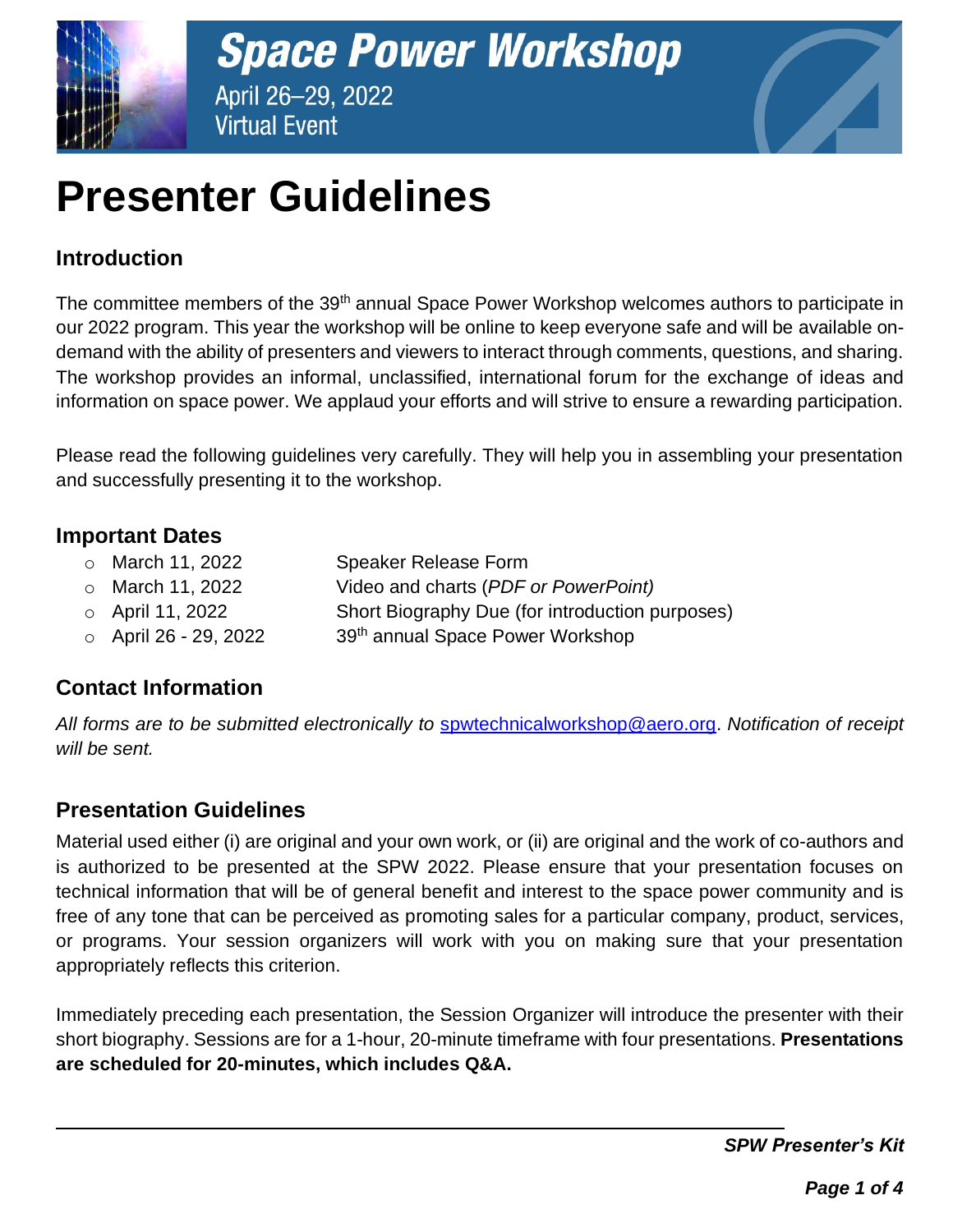

**Presentation Submittal:** You will be provided with instructions on how to upload your video and charts. Please deliver your video and charts prior to the deadline. Please DO NOT try to email your video.

Please be sure to read and follow the formatting guidelines presented below.

- o SPW will record the event but presenters are responsible for recording their video presentations.
- o All presentations this year must be delivered as presentation charts AND in a video format. Presentation charts must be in PDF or PowerPoint. Videos must be recorded in a common video format such that content is easily viewable on a website.
- o Videos must include at a minimum a soundtrack of the presenter describing the technical content of the presentation. We will not accept a video without sound. Some suggested approaches include:
	- o Cutting between video of presenter and technical slides as appropriate
	- o Split screen format
	- o Presentation slides with small window containing video of presenter
	- o PowerPoint slideshow presentation with a recorded soundtrack
- o You may use any tool you like to record and edit the video.
- o Please watch your video closely before submitting to ensure it is of high quality.
- o Please use larger fonts and diagrams for ease of viewing especially if using a multi-screen approach.
- $\circ$  It is preferred that the presenter appear in their video at some point. There are many online resources providing tips on recording your presentation. Here are some starters:
	- o Find a quiet place to record
	- o Find a spot with good indirect lighting in front of you
	- $\circ$  Position yourself close to the microphone. It is best not to use a speakerphone
	- o Make sure that your camera is at eye-level. This will capture you at the same angle as if you are talking in person
	- $\circ$  If possible, use a wired network connection and make sure others on your local network don't stream video during this time
	- o Understand your connections and devices. If you drop off suddenly, know how to come back online quickly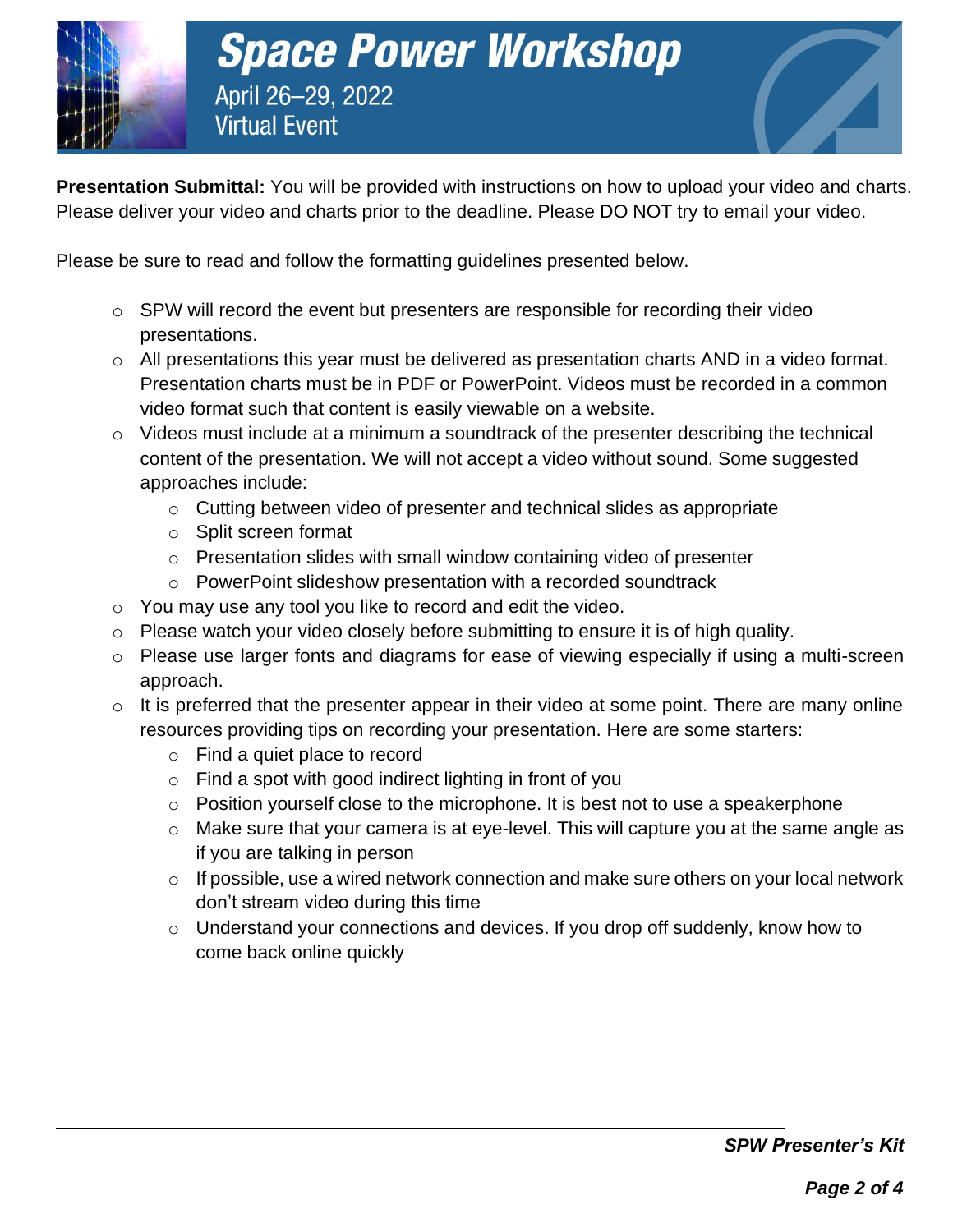

## **SPW Lightning Talks Guidelines:**

#### **Presentation Submittal instructions same as above.**

#### **Lightning Talks Timing:**

Lightning talks will be 8 minutes per person. This includes:

- $\circ$  5 minute talk
- $\circ$  2 minutes for questions
- $\circ$  1 minute transition

#### **Lightning Talks Content:**

The content will be relayed through power point slides. Each presenter will be allowed up to 3 content slides to supplement their lightning talk. Immediately preceding each presentation, the Session Organizer will introduce the presenter with their short biography.

**Clearance Information:** *Ensure there is NO classified information in your abstract or presentation.* Presentations will also be posted on a publicly accessible website. If your organization has concerns about security or proprietary information, check to see if your presentation needs to be cleared for publication. (All employees of Aerospace are required to have presentations cleared through the Office of Technical Relations.) You should begin the clearance process as soon as possible to ensure you do not miss any deadlines and that our committee can review your submission. SPW is not responsible for verifying the classification level of your presentation.

### **Permission to Reprint:**

Presenters of accepted abstracts will receive a Permission to Reprint Form that must be signed and returned to us by the above deadline. This form allows us to include your presentation and video in the proceedings.

**Copyright Statement:** If you are a government employee, you may skip this section as no copyright statement is required. Submitters retain their copyrights but give Aerospace permission to publish. The following copyright statement must be placed on the title page of every presentation and video.

• Aerospace Corporation employees:

o © 2022 The Aerospace Corporation

• All others who are NOT government employees

o © 2022 by <your organization>. Published by The Aerospace Corporation with permission